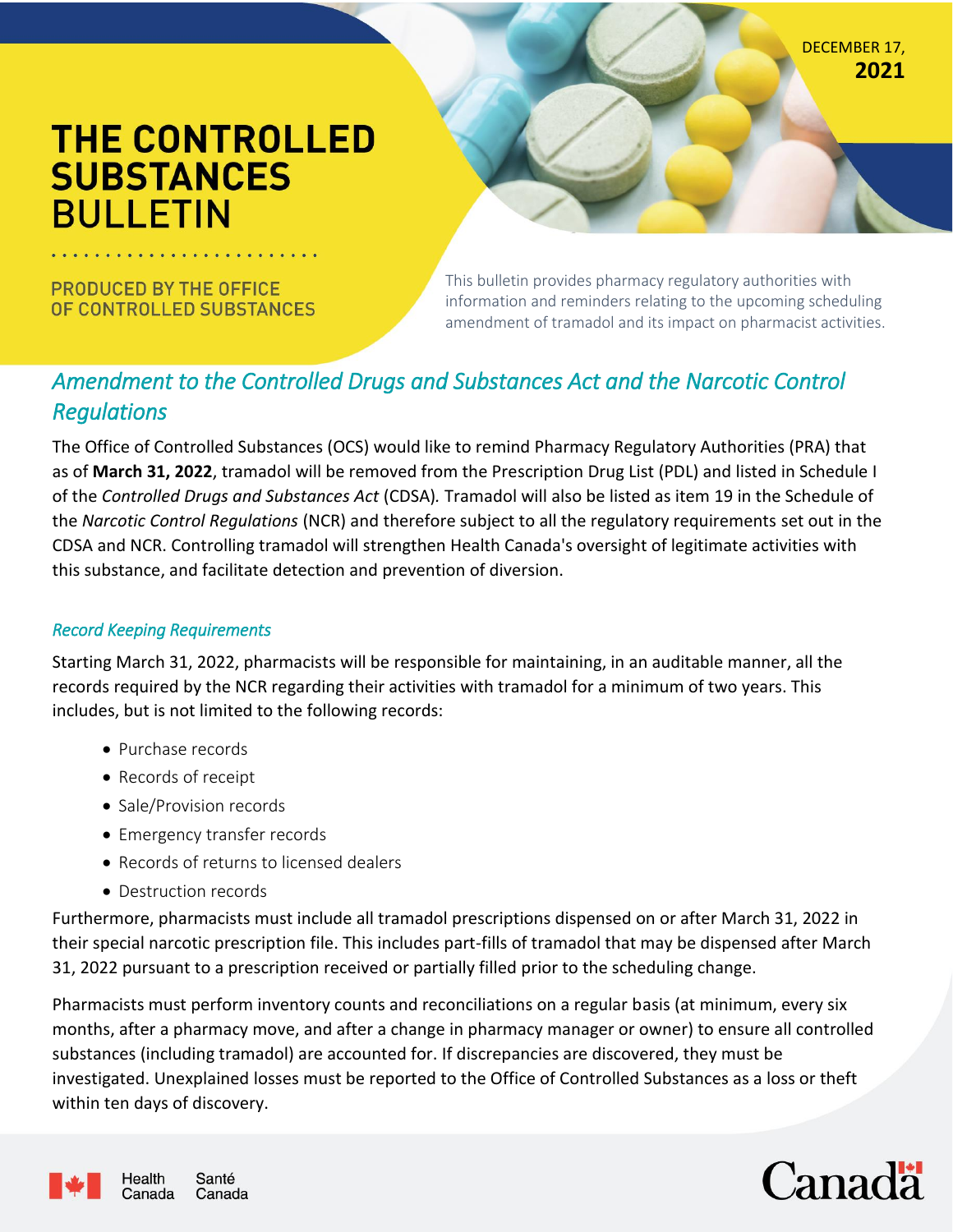#### THE CONTROLLED SUBSTANCES BULLETIN PRODUCED BY THE OFFICE OF CONTROLLED SUBSTANCES

#### *Destruction*

Pharmacists are reminded that starting March 31, 2022, post-consumer returns or unserviceable stock containing tramadol must be destroyed according to the instructions provided in the following guidance documents:

- [Guidance Document: Handling and destruction of post-consumer](https://www.canada.ca/en/health-canada/services/health-concerns/controlled-substances-precursor-chemicals/controlled-substances/compliance-monitoring/compliance-monitoring-controlled-substances/post-consumer-returns.html) returns containing controlled [substances](https://www.canada.ca/en/health-canada/services/health-concerns/controlled-substances-precursor-chemicals/controlled-substances/compliance-monitoring/compliance-monitoring-controlled-substances/post-consumer-returns.html)
- [Guidance Document for Pharmacists, Practitioners and Persons in Charge of Hospitals: Handling](https://www.canada.ca/en/health-canada/services/health-concerns/controlled-substances-precursor-chemicals/controlled-substances/compliance-monitoring/compliance-monitoring-controlled-substances/unserviceable-stock.html)  [and Destruction of Unserviceable Stock Containing Narcotics, Controlled Drugs or Targeted](https://www.canada.ca/en/health-canada/services/health-concerns/controlled-substances-precursor-chemicals/controlled-substances/compliance-monitoring/compliance-monitoring-controlled-substances/unserviceable-stock.html)  [Substances](https://www.canada.ca/en/health-canada/services/health-concerns/controlled-substances-precursor-chemicals/controlled-substances/compliance-monitoring/compliance-monitoring-controlled-substances/unserviceable-stock.html)

Any questions relating to the destruction of post-consumer returns or unserviceable stock can be directed to [compliance-conformite@hc-sc.gc.ca.](mailto:compliance-conformite@hc-sc.gc.ca)

## *Notice of Prohibition of Sale*

Effective March 31, 2022, pharmacists must not sell or provide tramadol to a pharmacist or a practitioner that is named in a notice of restriction on which narcotics are listed, except when dispensed to them as a patient. Furthermore, a pharmacist cannot dispense a prescription for tramadol signed by a practitioner who is named in a notice of restriction for narcotics.

Additionally, pharmacists named in a notice of restriction on which narcotics are listed will not be able to purchase tramadol from licensed dealers or from other pharmacists for emergency purposes.

### *General Obligations of a Pharmacist*

### *Loss or Theft Reporting*

Pharmacists are reminded that starting March 31, 2022, any loss or theft of tramadol or tramadol containing products must be reported to the Minister within **10 days of discovery**.

For more information regarding the submission of loss or theft reports, please refer to the guidance document:

[Reporting Loss or Theft of Controlled Substances or Precursors \(CS-GD-005\).](https://www.canada.ca/en/health-canada/services/publications/healthy-living/loss-theft-controlled-substances-precursors.html)

Questions regarding losses or theft may be sent to **ocs.reporting-rapporter.bsc@hc-sc.gc.ca**.

### *Security*

Pharmacists shall take all reasonable steps that are necessary to protect tramadol on their premises or under their control against loss or theft.

### *Advertising and Labelling*

Pharmacists must not advertise tramadol to the public, and must not publish a written advertisement about tramadol unless that advertisement displays the symbol "N" in a clear and conspicuous colour and size in the upper left quarter of the label and on the first page of said advertisement.